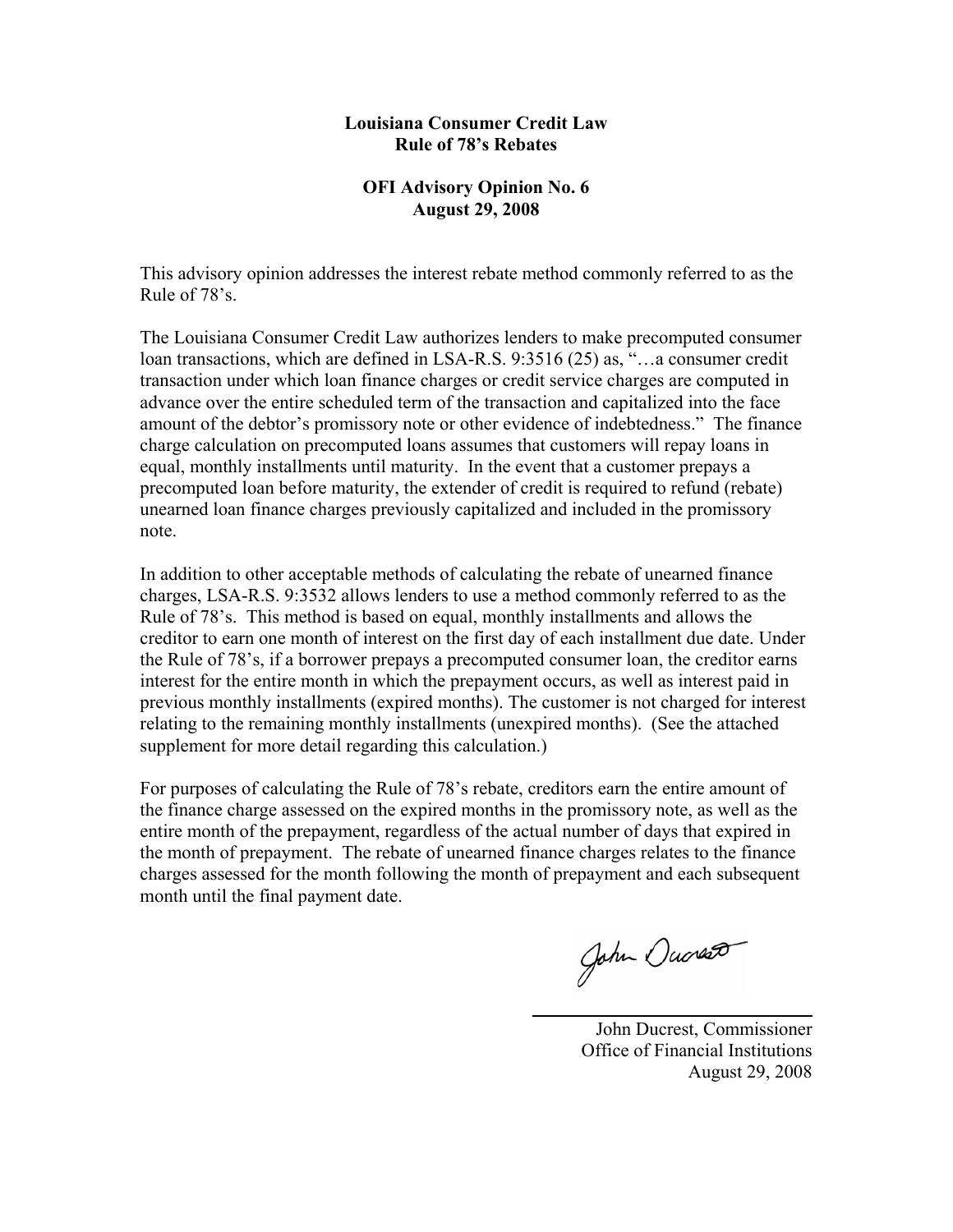## **Supplement**

The "Rule of 78's" is used to determine the amount of interest that must be rebated to borrowers who pay precomputed consumer credit contracts before their maturity date. This method calculates a rebate ratio which is applied to the total finance charge capitalized and included in a precomputed consumer credit contract, to determine the amount of the total finance charges that must be rebated to the customer in the event of a prepayment.

The rebate ratio is computed as follows:

## Sum of the Digits of the unexpired months in the contract Sum of the Digits of the total number of months in the contract

On the origination date of a 12 month contract, all 12 months are unexpired. After the first monthly payment, 11 months are unexpired. After the second monthly payment, 10 months remain unexpired, and so forth. The sum of all months at the inception of a 12 month contract (denominator) is 78 ( $12 + 11 + 10 + 9 + 8 + 7 + 6 + 5 + 4 + 3 + 2 + 1$ ). If the contract is prepaid in full during the  $4<sup>th</sup>$  month, the sum of the digits of the 8 unexpired months (numerator) is  $36(8+7+6+5+4+3+2+1)$ . This method disregards the number of days in a month and calculates the rebate based on the assumption of equal, monthly installments. The number of elapsed days in the month of prepayment is ignored. Prepayment on any day during the installment period is treated as prepayment in that month and the rebate calculation of the numerator portion of the formula begins on the following month.

## Example

| <b>Amount Financed:</b> | \$1,000 | Annual Interest Rate: | 35%   |
|-------------------------|---------|-----------------------|-------|
| Monthly Installments:   | \$ 100  | Finance Charge:       | \$200 |
| Months in Agreement:    |         |                       |       |

Assumptions: No other fees or charges are included in the agreement.

Installments on a 12-month, precomputed loan begin on January 1, 2008 ( $1<sup>st</sup>$  payment due date) and are payable on the first of every month until the final payment is made on December 1, 2008. If prepayment occurs on April 2, 2008, the rebate calculation begins with May, the month after the month of prepayment. The creditor earns the finance charges for the months of January, February, March and April. The months included in the rebate of unearned finance charges are May – December. If the prepayment occurred on April 30, the calculation is the same.